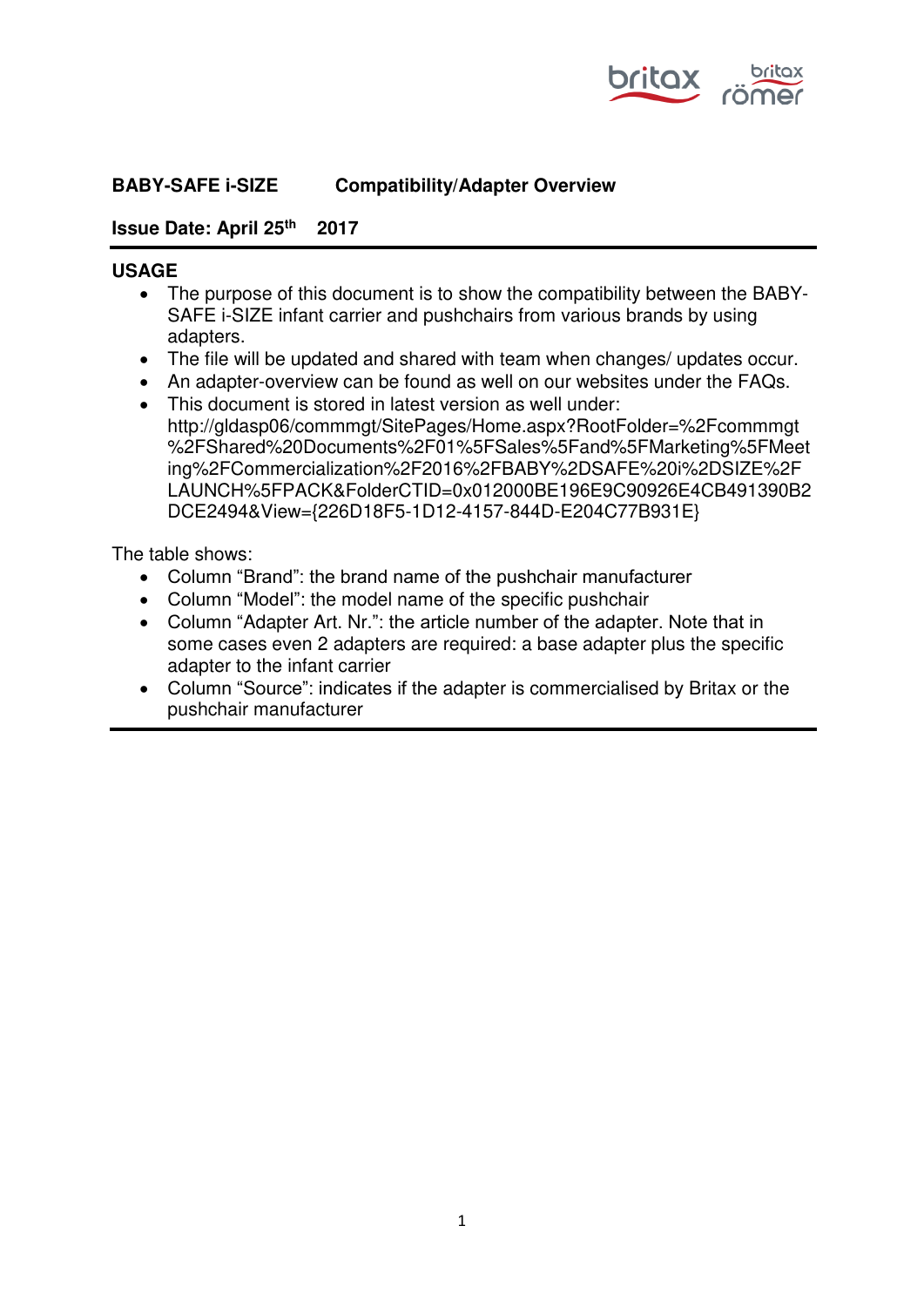

## **BABY-SAFE i-SIZE Compatibility/Adapter Overview**

# **Issue Date: April 25th 2017**

| <b>Brand</b>      | <b>Model</b>                                                                           | <b>Adapter Item Number</b>                                         | <b>Supplier</b>                                            |
|-------------------|----------------------------------------------------------------------------------------|--------------------------------------------------------------------|------------------------------------------------------------|
| <b>ABC Design</b> | Salsa 4                                                                                | Art. Nr. 2000027205 - "CLICK&GO<br><b>ADAPTERS FOR ABC DESIGN"</b> | <b>BRITAX</b><br>RÖMER;<br>available as of<br>end May 2017 |
| <b>ABC Design</b> | Condor 4                                                                               | Art. Nr. 2000027205 - "CLICK&GO<br><b>ADAPTERS FOR ABC DESIGN"</b> | <b>BRITAX</b><br>RÖMER:<br>available as of<br>end May 2017 |
| <b>ABC Design</b> | Turbo 4                                                                                | Art. Nr. 2000027205 - "CLICK&GO<br><b>ADAPTERS FOR ABC DESIGN"</b> | <b>BRITAX</b><br>RÖMER:<br>available as of<br>end May 2017 |
| <b>ABC Design</b> | Turbo 6                                                                                | Art. Nr. 2000027205 - "CLICK&GO<br><b>ADAPTERS FOR ABC DESIGN"</b> | <b>BRITAX</b><br>RÖMER;<br>available as of<br>end May 2017 |
| <b>ABC Design</b> | Viper 4                                                                                | Art. Nr. 2000027205 - "CLICK&GO<br><b>ADAPTERS FOR ABC DESIGN"</b> | <b>BRITAX</b><br>RÖMER;<br>available as of<br>end May 2017 |
| <b>Babystyle</b>  | <b>Oyster Max</b>                                                                      | Oyster Carry Cot / car seat height<br>adapter; 5060225060208       | <b>Babystyle</b>                                           |
| <b>Babystyle</b>  | Oyster 2                                                                               | Oyster Carry Cot / car seat height<br>adapter; 5060225060208       | <b>Babystyle</b>                                           |
| <b>BOB</b>        | <b>Revolution PRO</b>                                                                  | BOB Infant Carrier Adapter 2000008032                              | <b>BRITAX RÖMER</b>                                        |
| Emmaljunga        | <b>NXT90</b>                                                                           | Art Nr. 79730 Carseat Adapter                                      | Emmaljunga                                                 |
| Emmaljunga        | NXT90 F                                                                                | Art Nr. 79730 Carseat Adapter                                      | Emmaljunga                                                 |
| Gesslein          | <b>INDY (Style,</b><br>Classic, Carrycot<br><b>Smart and</b><br><b>Carrycot Bubble</b> | Art. Nr. 591512                                                    | Gesslein                                                   |
| Gesslein          | <b>INDY (Sport,</b><br>Aktive and<br>Carrycot Relax)                                   | Art. Nr. 591513                                                    | Gesslein                                                   |
| Gesslein          | F <sub>3</sub>                                                                         | Art. Nr. 60241(+base adapter Item<br>no.60248 needed)              | Gesslein                                                   |
| Gesslein          | F4                                                                                     | Art. Nr. 60241 (+base adapter Item<br>no.60248 needed)             | Gesslein                                                   |
| Gesslein          | F <sub>6</sub>                                                                         | Art. Nr. 60241 (+base adapter Item<br>no.60248 needed)             | Gesslein                                                   |